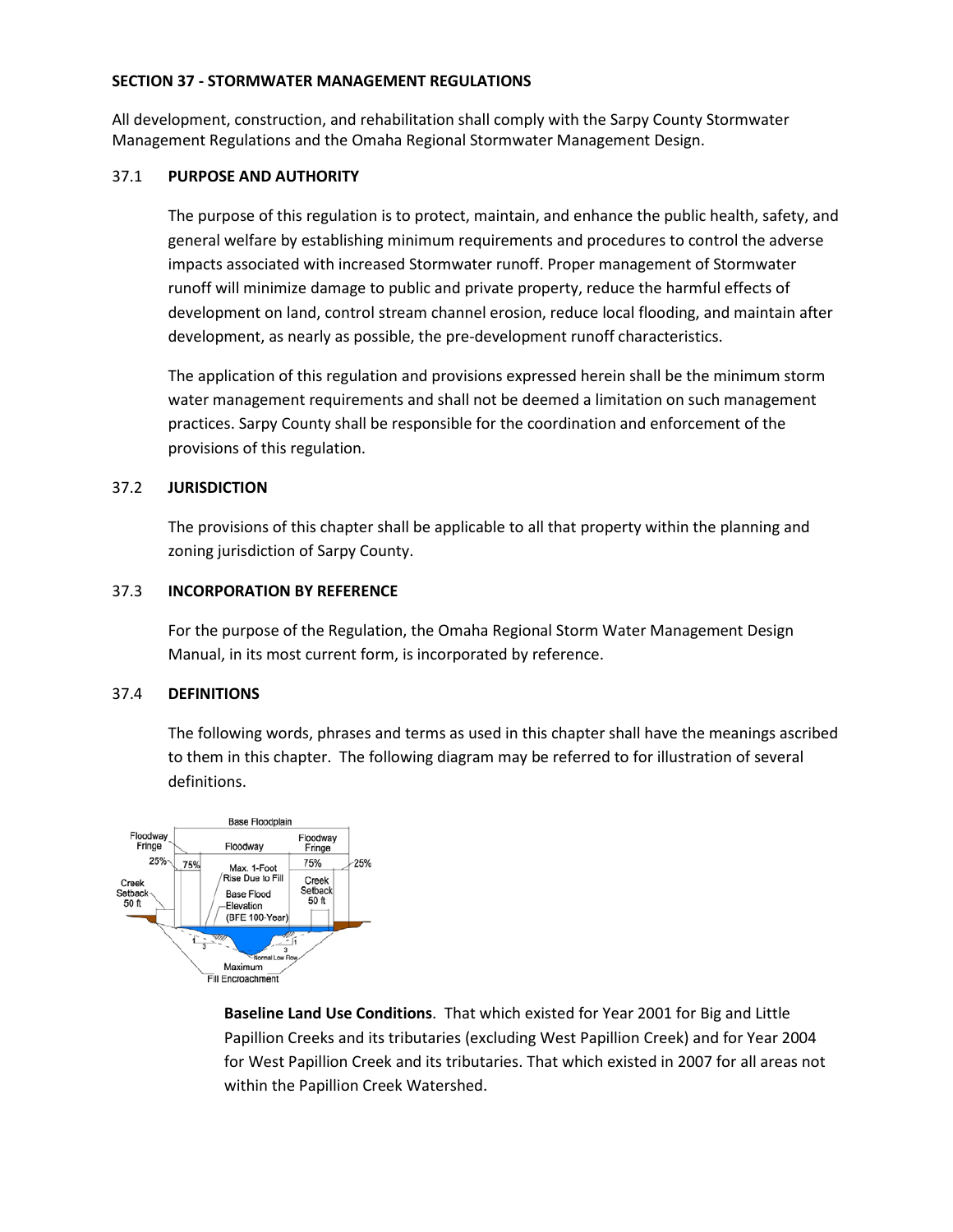**Best Management Practices (BMP)** shall mean pollution control practices designed and carried out to reduce the pollutants contained in discharges, including Low Impact Development techniques.

**Building Drain** shall mean that part of the lowest horizontal piping of a wastewater drainage system that receives the discharge from soil and waste pipes inside the walls of the building and conveys it to the building sewer, beginning two feet outside the inner face of the building wall.

**Clean Water Act** shall mean the Federal Water Pollution Control Act, which was enacted in the 1972 to prohibit the discharge of pollutants to receiving waters of the United States and later amended in 1987, to establish a framework for regulating municipal, industrial, and construction stormwater discharges under the NPDES Program.

**Combined Sewer** shall mean a sewer receiving, by designation of the director, both runoff water and sanitary sewage.

**Commercial Activity** shall mean any public or private activity not defined as an industrial activity in 40 Code of Federal Regulations (CFR) 122.26 (b)(14), as of the date of this regulation, involved in the storage, transportation, distribution, exchange or sale of goods, and/or commodities or providing professional and/or non-professional services.

**Construction Activity** shall mean any clearing, grading, or excavation that results in soil disturbance. Construction activity also includes, but is not limited to, construction, repairs, dewatering, remodeling, building, and emergency construction activities required to immediately protect public health and safety.

**County Board** shall mean the Sarpy County, Nebraska Board of Commissioners.

**Creek Setback**. A setback area equal to three (3) times the channel depth plus fifty (50) feet (3:1 plus 50 feet) from the edge of low water on both sides of channel.

**Director** shall mean the Director of Planning for Sarpy County or his/her authorized agent, or representative.

**Discharge** shall mean any release, spill, leak, pump, flow, escape, dumping, or disposal of any liquid, semi-liquid, or solid substance to the municipal storm sewer system.

**Erosion Control**. Land and stormwater management practices that minimize soil loss caused by surface water movement.

**Full Build-Out Land Use Conditions**. Fully platted developable land use conditions for the combined portions of the Papillion Creek Watershed that lie in Douglas and Sarpy Counties that are assumed to occur by the Year 2040, plus the projected 2040 land uses within the Watershed in Washington County; or as may be redefined through periodic updates to the respective County comprehensive plans.

**Hazardous Substance** shall mean any substance designated under 40 CFR Part 116 pursuant to section 311 of the Clean Water Act.

**Illicit Connection** shall mean any human made conveyance that is directly or indirectly connected to the municipal storm sewer system and allows for an illicit discharge.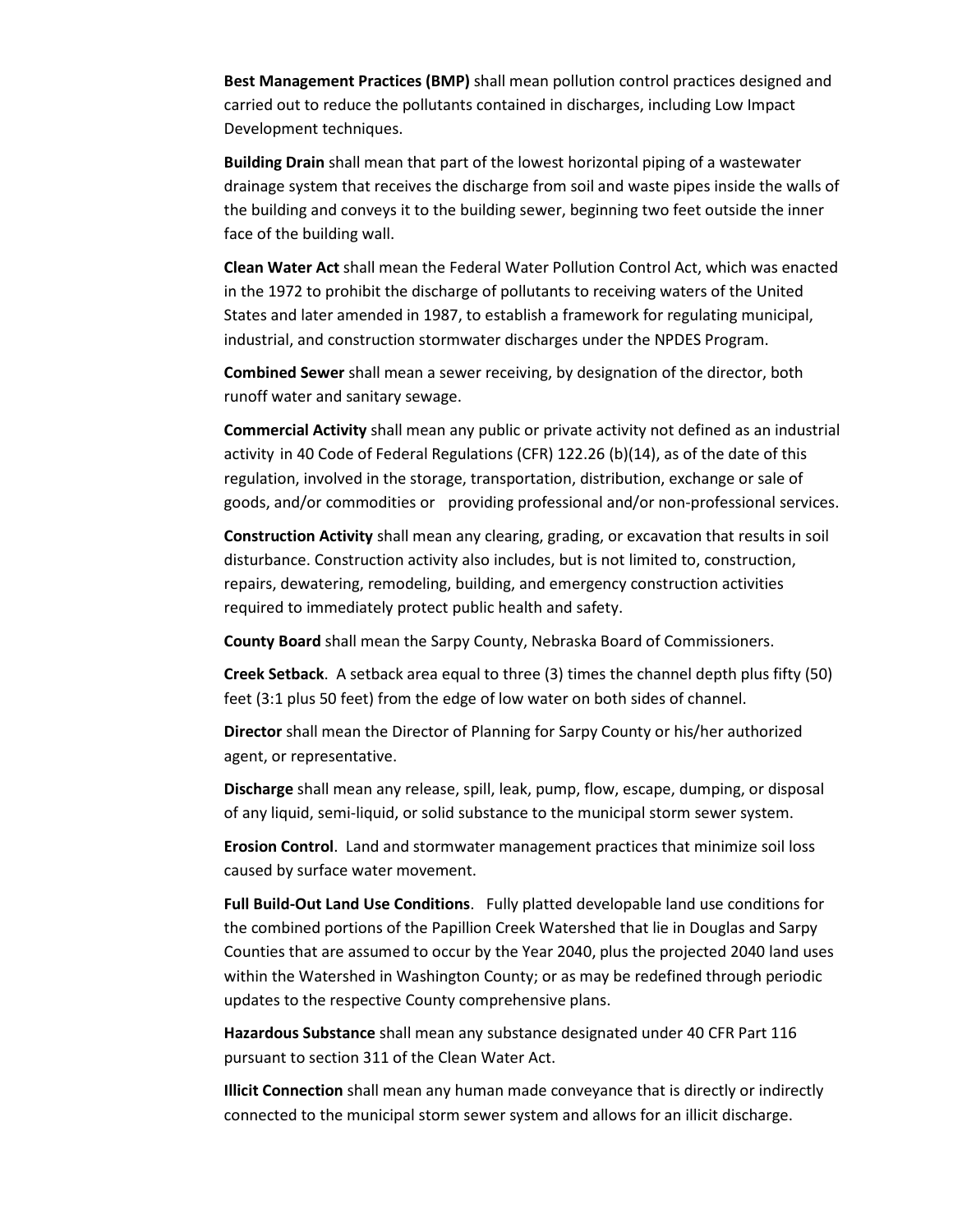**Illicit Discharge** shall mean any discharge to the municipal storm sewer system that is prohibited under local, state, or federal statutes, ordinances, regulations, codes, or regulations. Illicit discharges include all non-Stormwater discharges except discharges pursuant to a NPDES permit or conditionally exempted by Regulation and include those prohibited in Sections 37.4 and 37.5 below. Check reference

**Industrial Activity** shall mean any public or private activity which is associated with any other of the 11 categories of activities defined in 40 CFR 122.26 (b)(14).

**Industrial/Commercial Facility** shall mean any public or private facility involved and/or used in the production, manufacture, storage, transportation, distribution, exchange or sale of goods and/or commodities, or any facility involved and/or used in providing professional services. This category of facility includes but is not limited to, any facility defined by a Standard Industrial Code (SIC).

**Low Chord Elevation**. The bottom-most face elevation of horizontal support girders or similar superstructure that supports a bridge deck.

**Low-Impact Development (LID).** A land development and management approach whereby stormwater runoff is managed using design techniques that promote infiltration, filtration, storage, evaporation, and temporary detention close to its source. Management of such stormwater runoff sources may include open space, rooftops, streetscapes, parking lots, sidewalks, medians, etc.

**Maximum LID**. A level of LID using strategies, including water quality LID and on-site detention, designed not to exceed peak discharge rates of more than 0.2 cfs/acre during the 2-year storm event or 0.5 cfs/acre during the 100-year storm event based on the contributing drainage from each site, measured at every drainage (stormwater discharge) outlet from the new development or significant redevelopment.

**Maximum Extent Practicable** shall mean a standard for implementation of Stormwater management programs to reduce pollutants in Stormwater. It is the maximum extent possible taking into account equitable consideration of competing facts, including, but not limited to, the seriousness of the problem, public health risk, environmental benefits, pollutant removal effectiveness, regulatory compliance, ability to implement, cost and technical feasibility.

**New Development** shall mean as that which is undertaken to any undeveloped parcel that existed at the time of implementation of this policy.

**NPDES** shall mean National Pollutant Discharge Elimination System and is implemented and enforced by a permit issued by the U.S. Environmental Protection Agency, or the Nebraska Department of Environmental Quality (NDEQ) pursuant to the Clean Water Act that authorizes discharges to waters of the United States and requires the reduction of pollutants in the discharge.

**Non-Stormwater Runoff** shall mean any discharge to the storm sewer system that is not composed entirely from Stormwater.

**Nuisance** shall mean Public Nuisance as provided by the Sarpy County Nuisance regulation and also as defined in this regulation.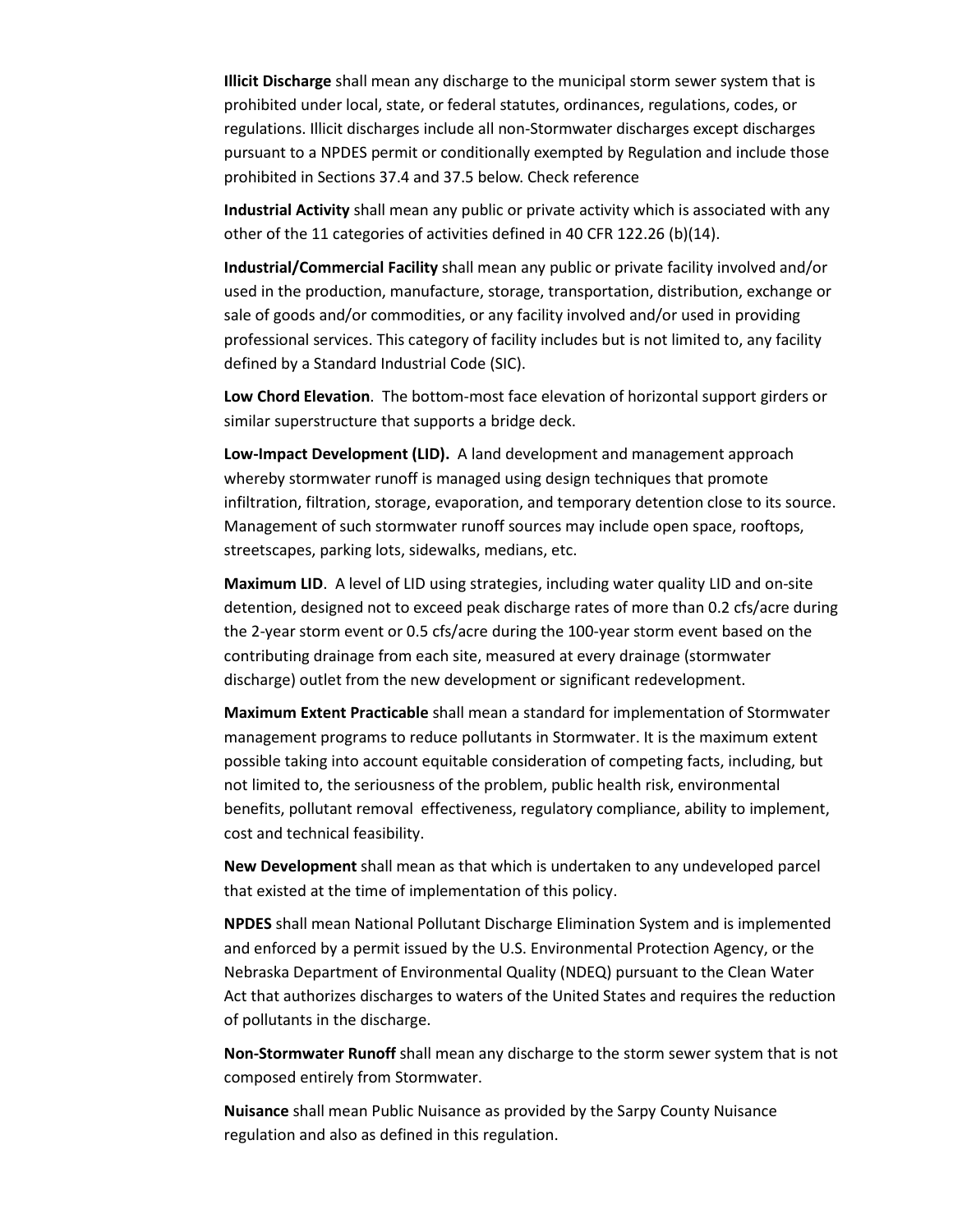**Pollutant** shall mean the same as defined in section 502(6) of the Clean Water Act or as Pollutants include, but are not limited to the following:

- a) Materials (including but not limited to fuels, solvents, chemical, detergents, plastic, pellets, hazardous substances, radioactive wastes, fertilizers, pesticides, paints, soot, slag, ash, sludge);
- b) Metals and non-metals both soluble and insoluble (including but not limited to cadmium, lead, zinc, copper, silver, nickel, chromium, chlorine, phosphorous, and arsenic);
- c) Petroleum Hydrocarbons (including but not limited to fuels, oils, lubricants, surfactants, waste oils, solvents, coolants, and grease);
- d) Eroded soils, sediment, and particulate materials in amounts, which may adversely affect the beneficial use of the receiving waters, flora, or fauna or the state;
- e) Animal wastes (including but not limited to discharge from confinement facilities, kennels, pens, recreational facilities, and stables);
- f) Substances having acidic or corrosive characteristics, unusual coloration or turbidity;
- g) Any domestic or industrial wastewater;
- h) Any hazardous substance.

Pollutant does not include uncontaminated Stormwater, potable water, groundwater, or reclaimed water by a lawfully permitted water treatment facility.

**Peak Discharge or Peak Flow**. The maximum instantaneous surface water discharge rate resulting from a design storm frequency event for a particular hydrologic and hydraulic analysis, as defined in the Omaha Regional Stormwater Design Manual. The measurement of the peak discharge shall be at the lower-most drainage outlet(s) from a new development or significant redevelopment.

**Private Stormwater Conveyance System** shall mean a Stormwater conveyance system that is not owned or maintained by the County including any instrumentality that drains or conveys water from a building or from/through one or more properties to the environment or the County's Stormwater system.

**Public Nuisance** shall mean any discharge in violation of the provisions of this chapter, the County's Nuisance regulation, a wastewater discharge permit, or an order of the Sarpy County Board.

**Receiving Waters** shall mean all surface water bodies, including all streams, lakes, ponds, impounding reservoirs, marshes, wetlands, watercourses, waterways, wells, springs, irrigation systems, drainage systems, and all other bodies or accumulations or water, natural or artificial, public or private, situated wholly or partly within or bordering upon the jurisdiction of Sarpy County.

**Regional Stormwater Detention Facilities**. Those facilities generally serving a drainage catchment area of 500 acres or more in size.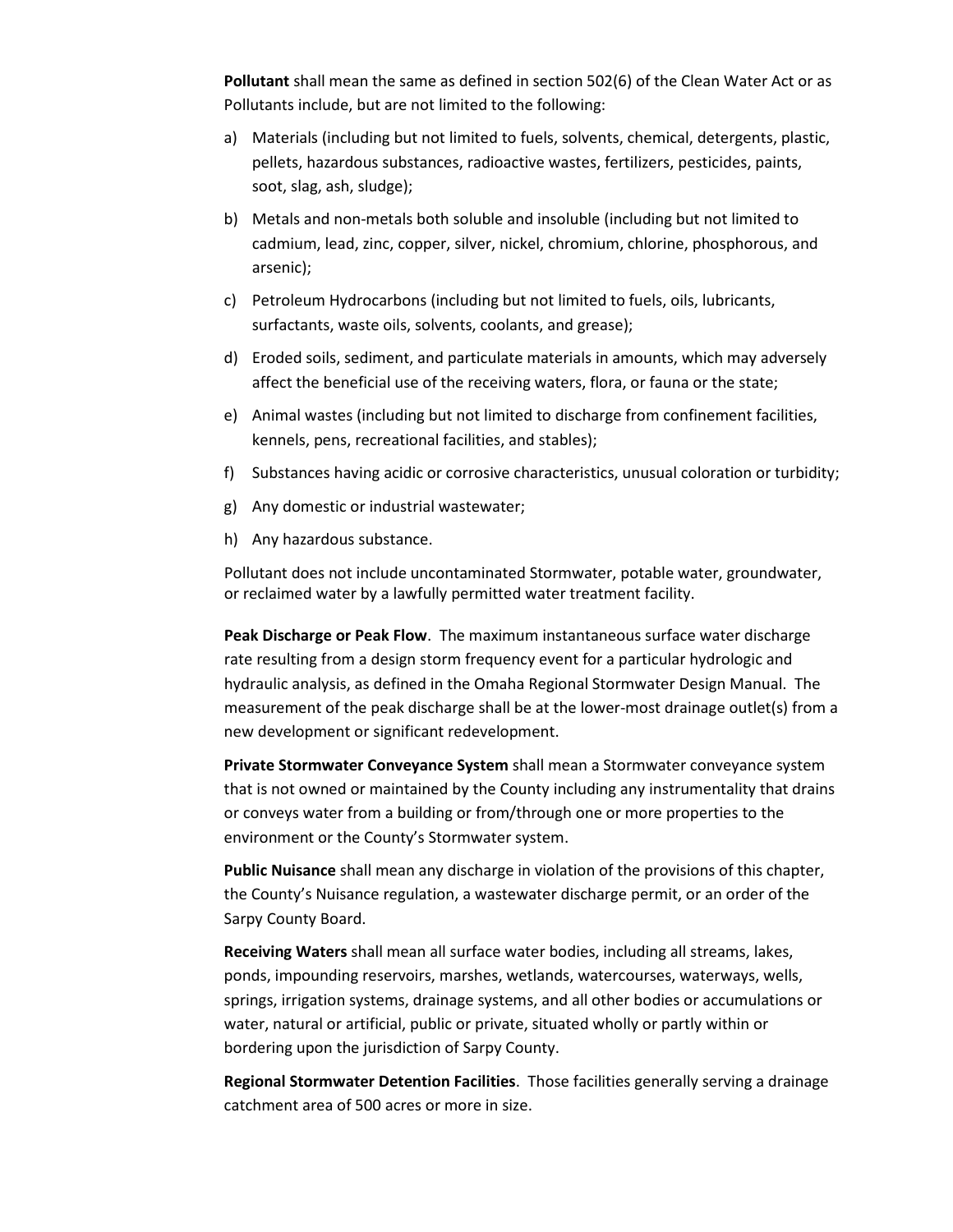**Runoff** shall mean any Stormwater or non-Stormwater discharges from a drainage area that reaches the municipal storm sewer system. The term runoff in interchangeable with the term urban runoff.

**Sanitary Sewage** shall mean liquid and water carried industrial or domestic wastes from dwellings, commercial buildings, industrial facilities and institutions.

**Sediment Control.** Land and stormwater management practices that minimize the transport and deposition of sediment onto adjacent properties and into receiving streams and surface water impoundments.

**Separate Storm Sewer** shall mean pipe or conduit, which by designation of the Director, carries only Stormwater runoff, discharges pursuant to a NPDES permit or discharges conditionally exempted by regulation.

**Significant Redevelopment** shall mean land disturbing activity that results in the creation, addition or replacement of at least five thousand (5,000) square feet of impervious surface area on an already developed site. Significant redevelopment includes, but is not limited to, the following activities that meet the minimum standards set forth in this definition:

- a) The expansion of a building footprint;
- b) Addition or replacement of a structure;
- c) Replacement of impervious surface that is not part of a routine maintenance activity; and,
- d) Land disturbing activities related to structural or impervious surfaces.

Significant redevelopment does not include activities that are conducted to maintain original line and grade, hydraulic capacity, original purpose of facility or emergency redevelopment activity required to protect public health and safety.

**Standard Industrial Classification (SIC)** shall mean a classification pursuant to the current edition of the Standard Industrial Classification Manual issued by the Executive Office of the President of the United States, Office of Management and Budget.

**Storm Sewer System** shall mean any pipe, ditch or gully, or system or pipes, ditches, or gullies that is owned or operated by the county and used for collecting and conveying Stormwater.

**Stormwater Management Plan** shall mean the adopted Partnership NPDES Phase II Stormwater Management Plan.

**Stormwater Management Policies**. Stormwater management policies developed by the Technical Workgroup and Policy Workgroup that were commissioned by the Papillion Creek Watershed Partnership (PCWP) subsequent to the "Green, Clean, and Safe" initiatives developed through the "Watershed by Design" public forums conducted in 2004 and 2005 and subsequently revised by the PCWP in 2009. The following policy groups contain "root" policies and sub-policies for stormwater management that have been developed in addition to the Stormwater Management Financing Policy Group herein: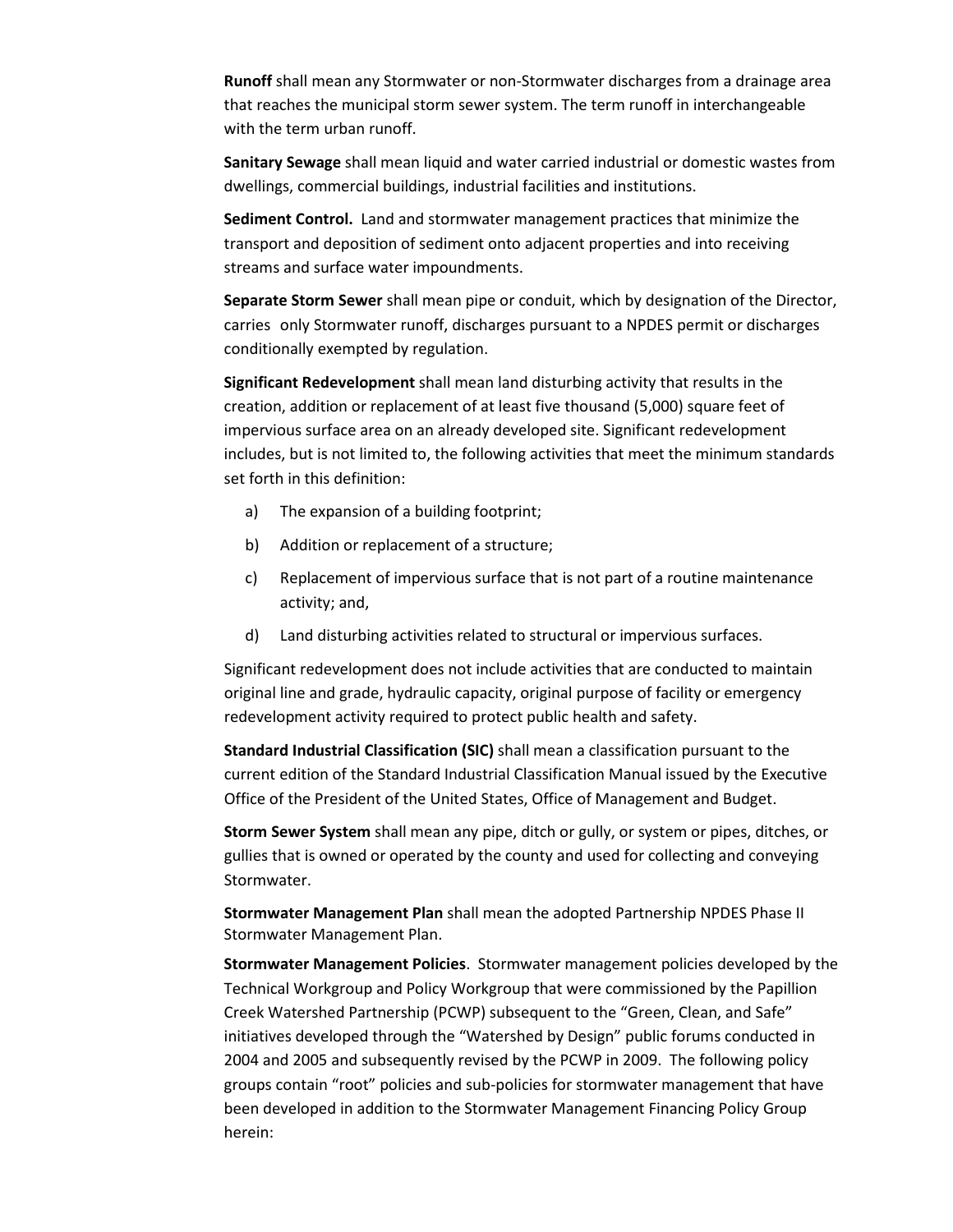- Policy Group #1 Water Quality Improvement
- Policy Group #2 Peak Flow Reduction
- Policy Group #3 Landscape Preservation, Restoration, and Conservation
- Policy Group #4 Erosion and Sediment Control and Other BMPs
- Policy Group #5 Floodplain Management

**Stormwater Pollution Prevention Plan (SWPPP)** shall mean a plan required by the State of Nebraska General Permit for Stormwater Discharges associated with either industrial or construction activities. The purpose of the plan is to help identify the sources of pollution that affect the quality of Stormwater discharges from a site and to describe and ensure the implementation of practices to reduce pollutants in Stormwater discharges.

**Stormwater Runoff** shall mean that part of precipitation (rainfall or snowmelt, including that of any frozen precipitation), which travels via flow across any surface to the storm sewer system.

**Street Wash Water** shall mean the water and the debris associated with it from the washing of streets and/or sidewalks.

**Total Maximum Daily Load (TMDL**). A calculation of the maximum amount of a pollutant that a water body can receive and still meet water quality standards, and an allocation of that amount to the pollutant's sources. Water quality standards are set by States, Territories, and Tribes. They identify the uses for each waterbody, for example, drinking water supply, contact recreation (swimming), and aquatic life support (fishing), and the scientific criteria to support that use. A TMDL is the sum of the allowable loads of a single pollutant from all contributing point and non-point sources. The calculation must include a margin of safety to ensure that the waterbody can be used for the purposes the State has designated. The calculation must also account for seasonal variation in water quality. The Clean Water Act, Section 303, establishes the water quality standards and TMDL programs, and for Nebraska such standards and programs are administered by the Nebraska Department of Environmental Quality. *[Source: EPA and Nebraska Surface Water Quality Standards, Title 117].*

**Updated Flood Hazard Maps**. The remapping of flooding sources within the Papillion Creek Watershed where Digital Flood Insurance Rate Maps (DFIRMs) are based on 2004 or more recent conditions hydrology and full-build out conditions hydrology.

**Urban Runoff** shall mean any Stormwater and non-Stormwater runoff from developed land in, or adjacent to, any municipality.

**U.S. EPA** shall mean the United State Environmental Protection Agency.

**Watercourse**. Any depression two feet or more below the surrounding land which serves to give direction to a current of water at least nine months of the year and which has a bed and well-defined banks. *[Adapted from Chapter 31 of Nebraska Statutes]*

**Water Quality LID**. A level of LID using strategies designed to provide for water quality control of the first  $\frac{1}{2}$  inch of stormwater runoff generated from each new development or significant redevelopment and to maintain the peak discharge rates during the 2-year storm event to baseline land use conditions, measured at every drainage (stormwater discharge) outlet from the new development or significant redevelopment.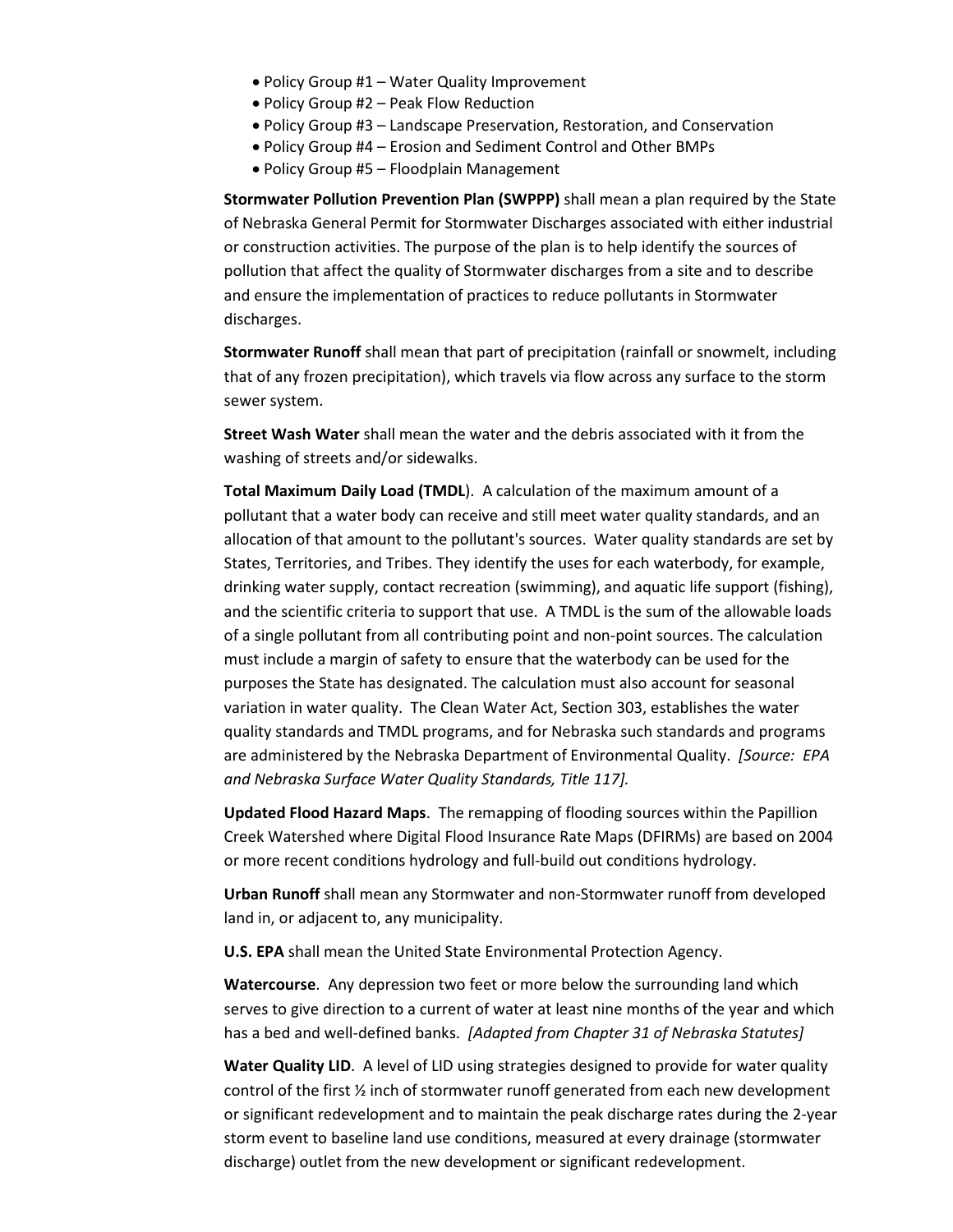#### 37.5 **WATERSHED FEES**

Pursuant to the amended Papillion Creek Watershed Partnership interlocal agreement, Sarpy County shall collect watershed fees.

All new development and significant redevelopment will be required to fund the planning, implementation, and operation and maintenance of water quality LID.

Such Watershed Management Fee shall only apply to new development or significant redevelopment within the Papillion Creek Watershed and the initial framework shall consist of the following provisions.

Collection of fees and public funding shall be earmarked specifically for the construction of projects called for in the Papillion Creek Watershed Management Plan, including Maximum LID costs such as on site detention, regional detention basins, and water quality basins.

Multiple fee classifications are established which fairly and equitably distribute the cost of these projects among all undeveloped areas within the Papillion Creek Watershed. Those fees are provided within the "Master Fee Schedule for the Planning and Building Department" as adopted by the County Board.

Each subdivision or other agreements with developers for new developments or significant redevelopments, shall include the right to collect Watershed Fees at the time of building permit issuance pursuant to, and consistent with, the provisions of this regulation. The Watershed Fee specified in a subdivision agreement shall not be changed after such subdivision agreement has been approved by the Sarpy County Planning Commission, notwithstanding that the Watershed Fee framework or rates possibly may be changed before all building construction has been completed in such subdivision.

Watershed Fees shall be collected at the time of application for a building permit. The Watershed Fees shall be earmarked specifically for construction of regional detention structures and water quality basins and collected as listed below. Further, Sarpy County shall transfer the collected Watershed Fees according to the Amended Interlocal Cooperation Act Agreement for the Continuance of the Papillion Creek Watershed Partnership.

#### 37.6 **ILLICIT DISCHARGES PROHIBITED**

- (A) No person shall cause the discharge of non-Stormwater runoff to enter the municipal storm sewer system unless the discharge is one of the following:
	- 1. Authorized by a NPDES permit issued by EPA, or NDEQ
	- 2. Caused by or resulting from one of the following:
		- a) Firefighting activities, where such discharges or flows contain no significant sources of pollutants;
		- b) Landscape Irrigation;
		- c) Diverted stream flows;
		- d) Rising ground waters;
		- e) Uncontaminated ground water infiltration, as defined at 40 CFR 35.2005(20);
		- f) Uncontaminated pumped ground water;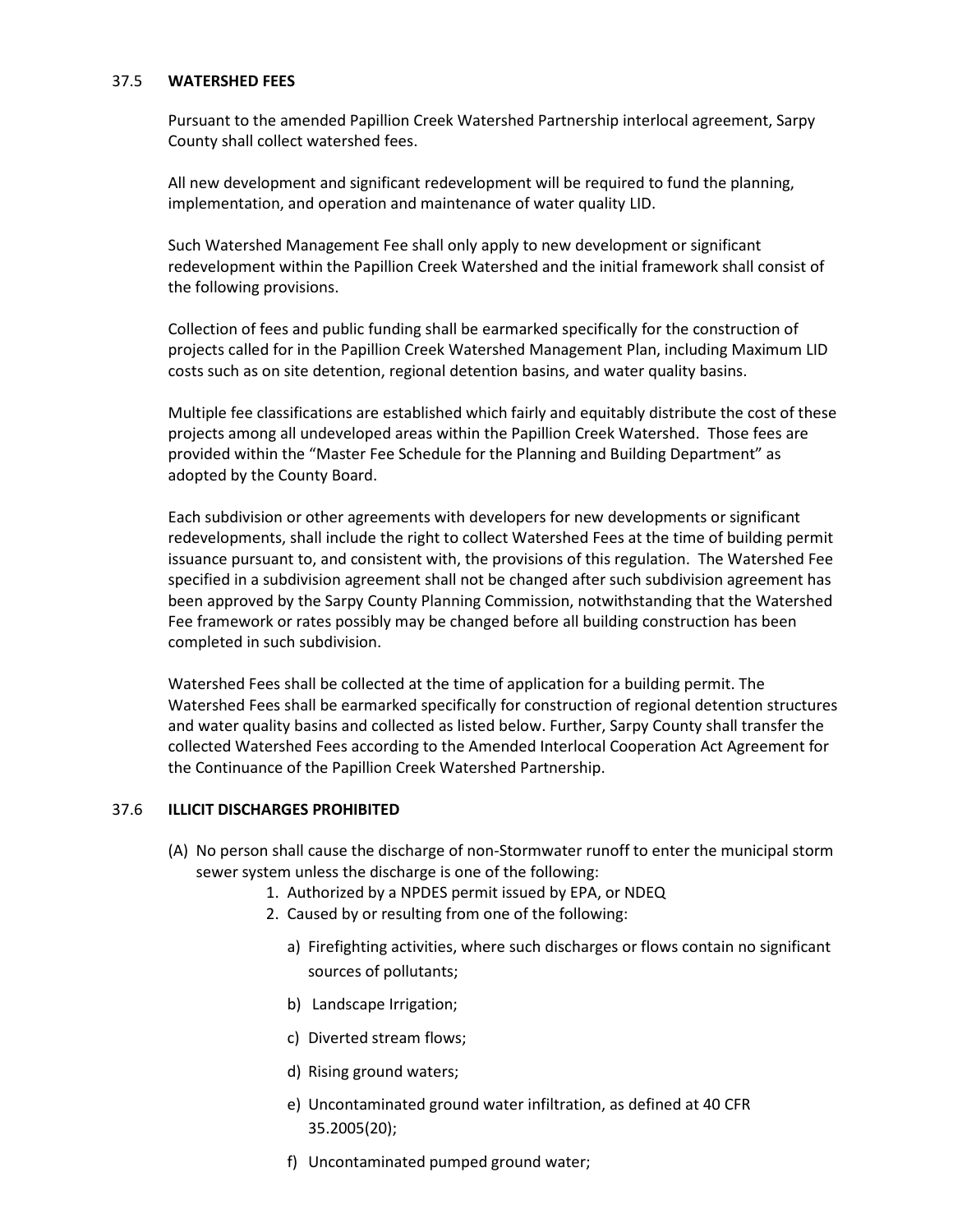- g) Discharges from potable water sources;
- h) Foundation Drains;
- i) Air Conditioning condensation;
- j) Irrigation water;
- k) Springs;
- l) Water from crawl space pumps;
- m)Footing Drains;
- n) Lawn Watering;
- o) Individual residential car washing;
- p) Flows from riparian habitats and wetlands;
- q) Dechlorinated swimming pool discharges;
- r) Street wash water;
- 3. Authorized by Sarpy County.
- (B) All exempt discharges, as listed above, must be in conformance with all other provisions of this code.

# 37.7 **PROHIBITION OF ILLICIT CONNECTIONS**

No person shall install, maintain, or use any connection to the municipal storm sewer system that may result in the illicit discharge to the municipal storm sewer system. All connection to the municipal storm sewer system that provide for an illicit discharge from inside a building are prohibited.

This prohibition expressly includes, without limitation, illicit connections made in the past, regardless of whether the connection was permissible under law or practices applicable or prevailing at the time of connection.

# 37.8 **REMOVAL OF ILLICIT CONNECTIONS**

If any person fails to disconnect an illicit connection upon 30-day prior notification by the Director, the Director may cause the removal of such connection from the municipal storm sewer system. The owner(s) of the facility shall be assessed the cost of the work and any lawful penalties.

# 37.9 **PRIVATE STORMWATER CONVEYANCE SYSTEMS**

The owner of a property where a private Stormwater conveyance system is located shall be responsible for the maintenance and repair, and proper operation of the private Stormwater conveyance system, regardless of whether the private Stormwater conveyance system is completely located on the private property or partially within the public right-of-way. The County shall have no responsibility or obligation for the maintenance, repair, or proper operation of a private Stormwater conveyance system.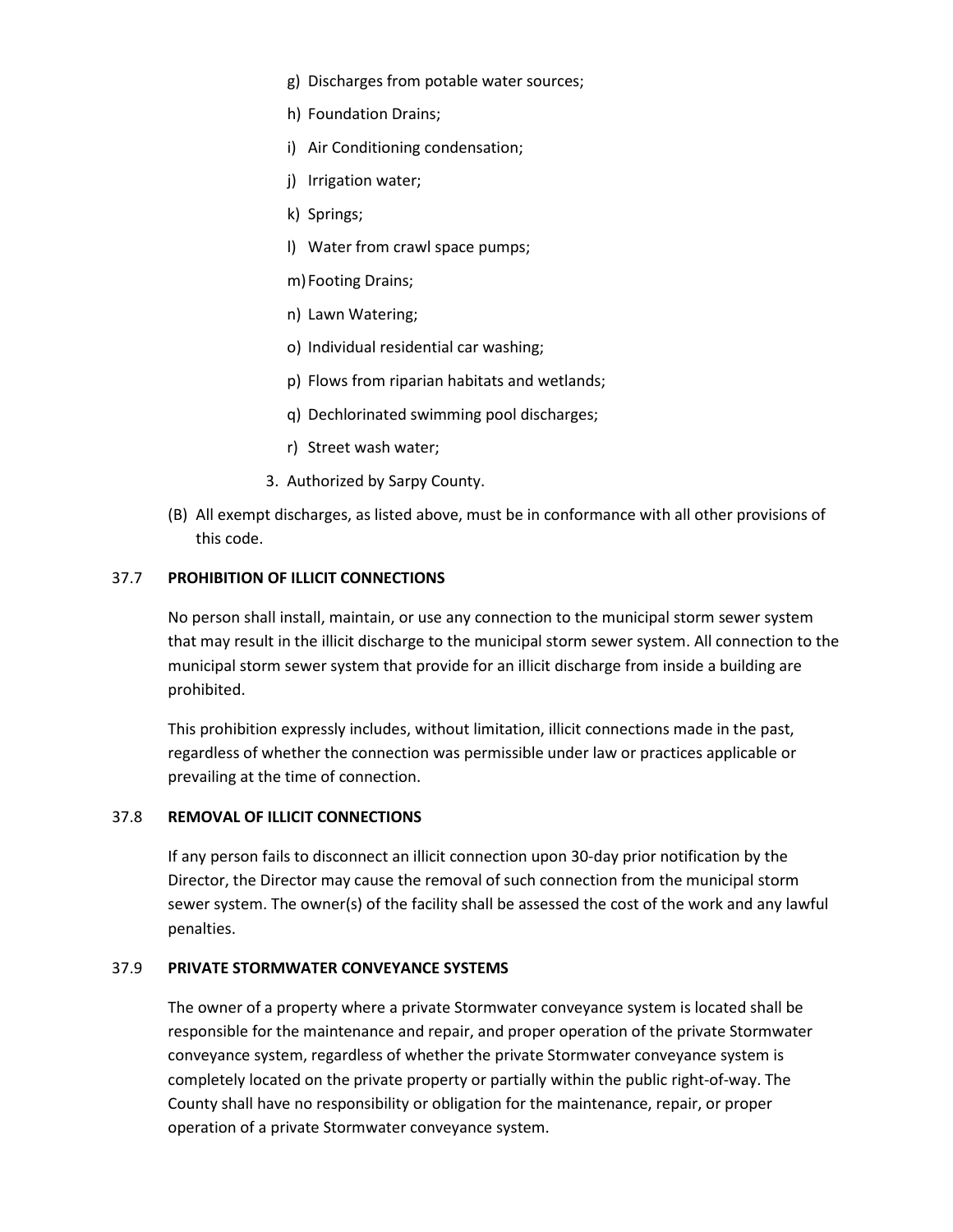If the Director determines that a private Stormwater conveyance system is not operating properly and causes improper discharge of Stormwater to the street, sidewalk, or storm sewer system, the Director may declare this condition to constitute a public nuisance and proceed to abate that nuisance in accordance with Regulatory Actions specified in this regulation in concurrence with the Sarpy County Nuisance Regulation.

#### 37.10 **DISCHARGE OF SANITARY SEWAGE PROHIBITED**

No person shall cause discharge of sanitary sewage to the storm sewer system. In addition, if the Director determines that a building drain or building sewer is not operating properly and causes discharge of sewage to the street, sidewalk, or municipal separate storm sewer system, the Director may declare this condition to constitute a public nuisance and proceed to abate that nuisance in accordance with section 37.25.

#### 37.11 **DAMAGE TO THE STORM SEWER SYSTEM**

It is unlawful for any person to maliciously, willfully, or negligently break, damage, destroy, uncover, deface, or tamper with any structure, appurtenance, or equipment which is part of the storm sewer system.

# 37.12 **WASTE DISPOSAL PROHIBITIONS**

No person shall throw, deposit, place, leave, maintain, litter, keep, or permit to be thrown, deposited, left, maintained, or kept any pollutant, refuse, rubbish, food waste, yard waste, garbage, or any other discarded or abandoned objects in or upon any public or private property, driveway, parking area, street, alley, sidewalk, or other location that may result in an illicit discharge to the storm sewer system. Wastes placed in containers protected from urban runoff such as bags, cans, or recycling bins, and County-approved wastes from construction on public right-of-way are exempted from this prohibition.

# 37.13 **PROHIBITED DISCHARGES FROM INDUSTRIAL/COMMERCIAL ACTIVITIES**

The following list of discharges from industrial/commercial activities shall be considered prohibited unless permitted under a separate NPDES permit or approved by the Sarpy County Planning Department. This list is based on Section 37.5 (Illicit Discharges Prohibited), but is not an exhaustive list of prohibited discharges to the storm sewer system:

- 1. Water from the cleaning of gasoline station, vehicle service garages, or other types of vehicle service facilities.
- 2. Water, cleansers, or solvents from the cleaning of vehicles, machinery or equipment, and other such commercial and industrial operations.
- 3. Water from the washing or rising of vehicles containing soap, detergents, solvents, or other cleaners.
- 4. Water from the cleaning or rinsing of vehicle engine, undercarriage, or auto parts cleaning.
- 5. Vehicle fluids.
- 6. Mat wash water from food service facilities.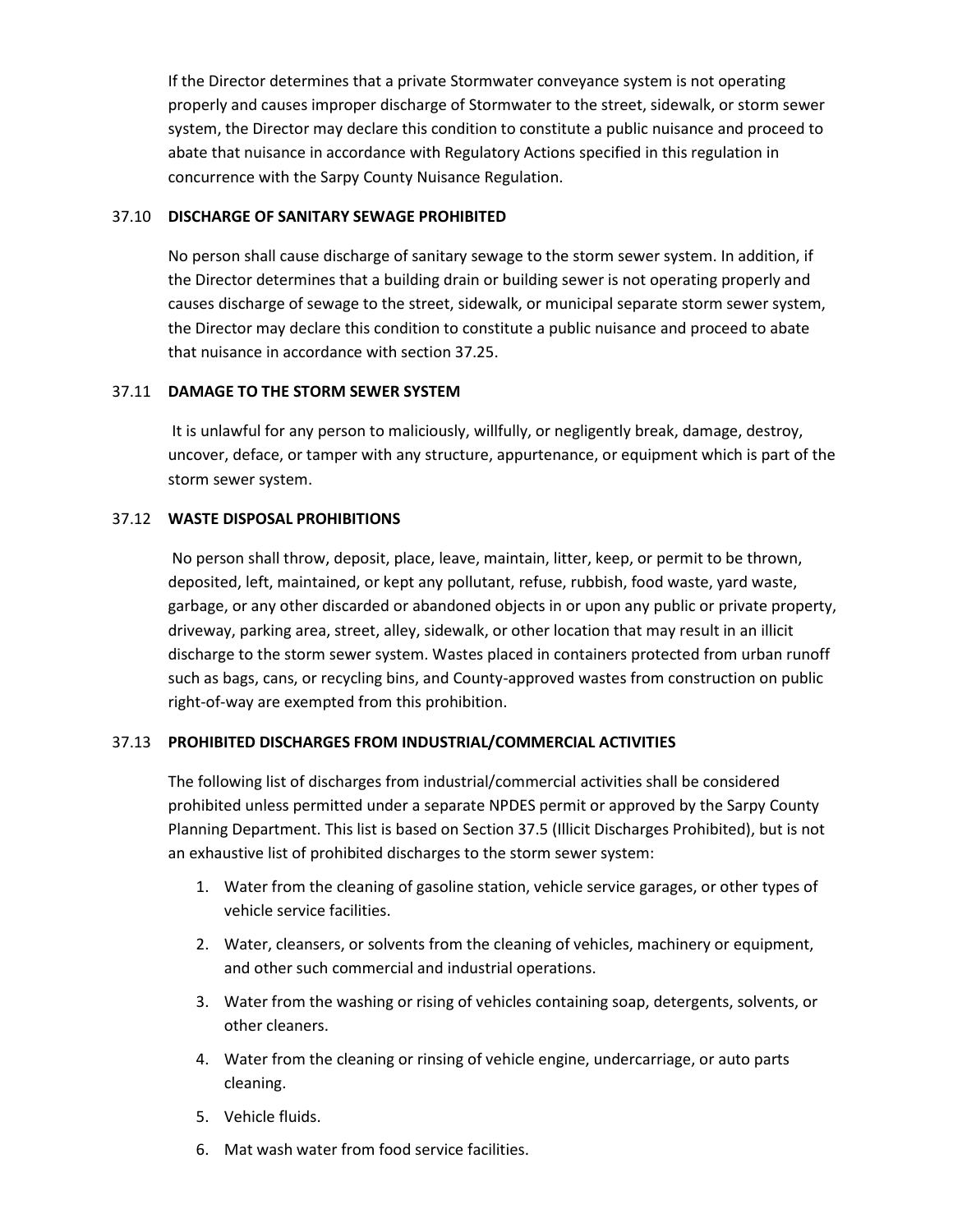- 7. Food and kitchen cleaning water from food service facilities.
- 8. Leakage from dumpsters or trash containers.
- 9. Water from the cleaning or rinsing of garbage dumpster areas and areas where garbage is stored or contained.
- 10. Water from pressure washing, steam cleaning, and hand scrubbing of sidewalks, gutters, plazas, alleyways, outdoor eating areas, steps, building exteriors, walls, driveways, and other outdoor surfaces.
- 11. Wastewater or cleaning fluids from carpet cleaning.
- 12. Swimming pool and spa water.
- 13. Wash out from concrete trucks.
- 14. Runoff from areas where hazardous substances, including diesel fuel, gasoline and motor oil are stored.
- 15. Super-chlorinated, i.e., greater than 4mg/l chlorine, water normally associated with the disinfection of potable water systems.

# 37.14 **NOTIFICATION OF PROHIBITED DISCHARGES REQUIRED**

In the event of discovery of a discharge to the storm sewer system that is prohibited by this code, the discharger or permittee shall immediately notify the Director of the incident by telephone, facsimile or e-mail. The notification shall include the discharge location, type of materials discharged, estimated concentration and volume of discharge, and corrective actions taken to contain or minimize the effects of the discharge.

In addition, a written report, facsimile or e-mail, addressed to the Director detailing the date, time and cause of the discharge, the quantity and characteristics of the discharge, corrective actions taken to contain or minimize the effects of the discharge, and corrective actions taken to prevent future discharges shall be filed by the responsible person within five days of the occurrence of the non-complying discharge.

#### 37.15 **GRADING PERMIT REQUIRED**

It shall be unlawful for any person to engage in or cause any grading, clearing, or excavation activities that result in the disturbance of any land areas sufficiently large to require a general NPDES construction site Stormwater permit, and larger than one (1) acre, without the property owner or easement holder, or their agent, first obtaining a grading permit from Sarpy County. This section shall not apply to grading performed solely for agricultural purposes.

# 37.16 **APPLICATION FOR GRADING PERMIT**

Any property owner or easement holder, or their agent, desiring a grading permit shall also submit to the permits and inspection division a completed NDEQ notice of intent/permit application for coverage under the general NPDES construction site Stormwater permit. Such permit application shall be made on forms provided by the NDEQ and distributed by Sarpy County. The County shall review all such completed applications and then forward the documents to the NDEQ for approval or denial.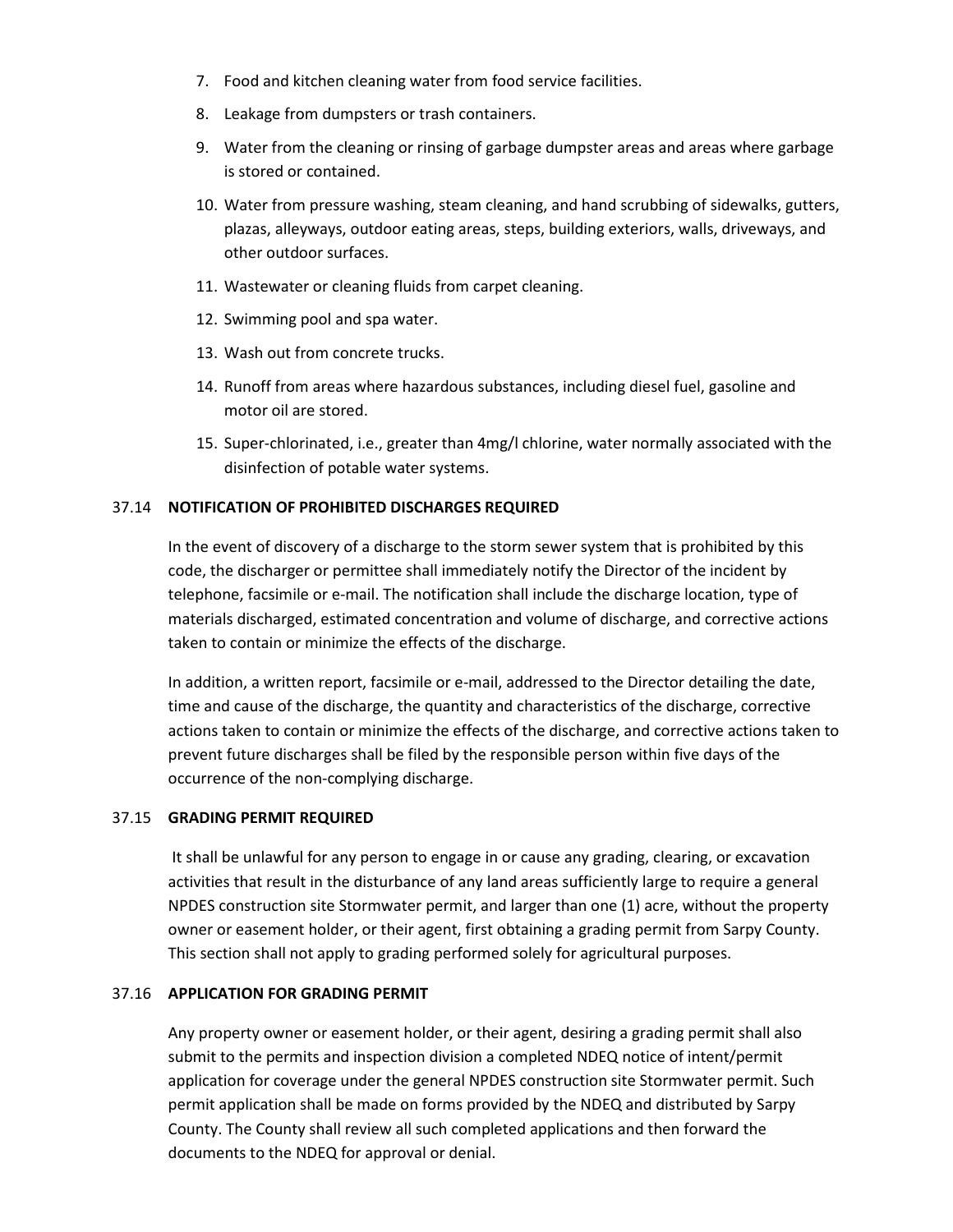#### 37.17 **GRADING PERMIT FEE**

Before any grading permit application will be accepted by Sarpy County, the applicant shall pay to the County a fee of \$500.00 for ten acres or less, or \$1000.00 for more than ten acres.

# 37.18 **ISSUANCE OF GRADING PERMIT**

If, after, examination of the application for a grading permit, Sarpy County determines that the proposed plan will meet the requirements of this article and if the NDEQ approved the NPDES application for the project, or if the Permits and Inspection Division fails to review and approve or deny the application within seven days, then the grading permit shall be.

# 37.19 **EROSION CONTROL AT CONSTRUCTION AND DEVELOPMENT SITES**

The Director shall establish an erosion control manual governing erosion control at construction and development sites that require a general NPDES construction site Stormwater permit. When such an erosion control manual has been adopted by resolution of the County Board, a copy thereof shall be placed on file with the County Clerk, and the provisions thereof shall be controlling of all subjects contained therein within the County's jurisdiction in the event of any conflict between the provisions of the adopted erosion control manual, or any other regulation, and the provisions of the NPDES permit issued by the State of Nebraska, the provision that imposes the higher or highest standard or most specific practice shall prevail.

# 37.20 **REQUIREMENT FOR ALL NEW DEVELOPMENT AND REDEVELOPMENT PROJECTS**

Land development and significant redevelopment projects with the potential to add pollutants to Stormwater or to affect the flow rate or velocity of the Stormwater runoff after construction is completed must include provisions for the management of the increased post construction runoff in a Post-Construction Stormwater Management Plan.

# 37.21 **POST-CONSTRUCTION STORMWATER MANAGEMENT PLAN (PCSWMP)**

The Post-Construction Stormwater Management Plan shall be submitted to the Director, as part of any preliminary plat application, or grading permit application, or building permit application that created 5,000 square feet of more of impervious coverage, on a form or format specified by the Director, at the same time the application for a Sarpy County Grading Permit is submitted. For any significant redevelopment, a post construction Stormwater management plat shall be submitted with the building permit application.

For all development applications made after the adoption date of this ordinance, the postconstruction Stormwater management plan, at a minimum, shall include Low Impact Development (LID) BMP's to provide for a water quality control of the first one-half inch of runoff from the site. The County may also require this minimum control level for significant redevelopment that increases the amount of impervious area in a previously platted parcel. For significant redevelopment projects that do not require a grading permit or that involve an increase of less than 5,000 square feet of impervious surface area, BMPs for water quality control of the first one-half inch of runoff from the site are encouraged. For significant redevelopment projects that are characterized as additions or expansions, the Planning Director may determine that the required BMPs only be applied to the area of new development.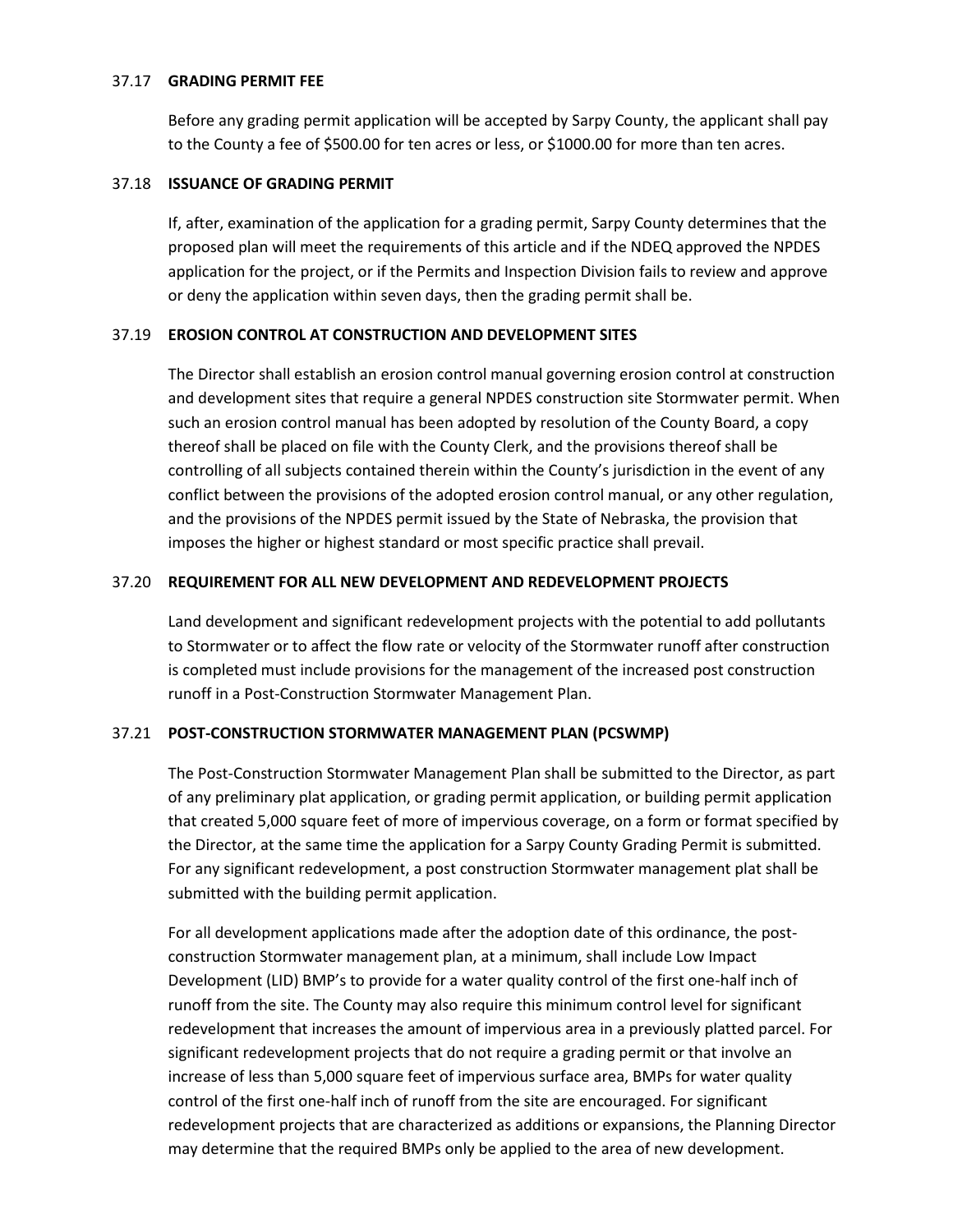The PCSWMP shall include the design, locations, schedules, and procedures for inspection and maintenance of selected BMPs. Temporary erosion and sediment control BMPs to be used during the construction process are to be addressed in the grading permit application. Refer to the Omaha Regional Stormwater Design Manual for information on BMPs.

# 37.22 **EXEMPTIONS FROM THE POST-CONSTRUCTION STORMWATER MANAGEMENT PLAN**

Systems designed to accommodate only one single family dwelling unit, duplex, triplex, or quadraplex, provided the single unit is not part of a larger common plan of development or sale, are exempt from the requirements in this Regulation to submit a Post-Construction Stormwater Management Plan.

# 37.23 **MAINTENANCE OF POST-CONSTRUCTION BMPs**

- (A) The owners of lands on which structural post-construction BMPs have been installed to meet the requirements of this Regulation shall ensure the maintenance of these structural BMPs that should generally be installed in an outlot. Structural BMPs shall be inspected at least annually, and a written record of inspection results and any maintenance work shall be maintained and available for review by the County. Low Impact Development (LID) – type BMPs that are installed on a building lot shall be maintained by the owner/occupant of such building lot. BMPs located on a single family or duplex residential building lots are exempt from the annual inspection and reporting requirements. Such BMPs shall however be subject to County inspection, at reasonable times.
- (B) The responsibility to maintain a BMP may be transferred through a contract or other agreement. The person or entity accepting a maintenance obligation in such a contract or agreement will also be legally obliged to maintain that BMP pursuant to this Regulation. However, no contract or other agreement imposing an obligation to maintain a BMP can relieve a person or entity of any obligation to maintain a BMP imposed by this Regulation.
- (C) The applicant or owner shall execute an inspection and maintenance agreement, to be filed of record, binding on all subsequent owners of land served by a private storm water management facility. Such agreement shall provide for access to the BMP, at reasonable, times, for inspections by the County or its authorized representative to ensure that the facility is maintained in proper working condition to meet design standards.
- D) The applicant and/or owner shall record the maintenance agreement with the Register of Deeds.
- E) The maintenance agreement shall also provide that if after notice by the County to correct a violation requiring maintenance work, satisfactory corrections are not made by the owner(s) within a reasonable period of time (30 days maximum), the County may perform all necessary work to place the facility in proper working condition. The owner(s) of the facility shall be assessed the cost of the work and any lawful penalties.

#### 37.24 **STORMWATER MANAGEMENT POLICIES**

Pursuant to the amended Papillion Creek Watershed Partnership interlocal agreement, Sarpy County shall adopt a Watershed Plan and amend the watershed policies. The following policies shall apply to all new developments and significant redevelopments: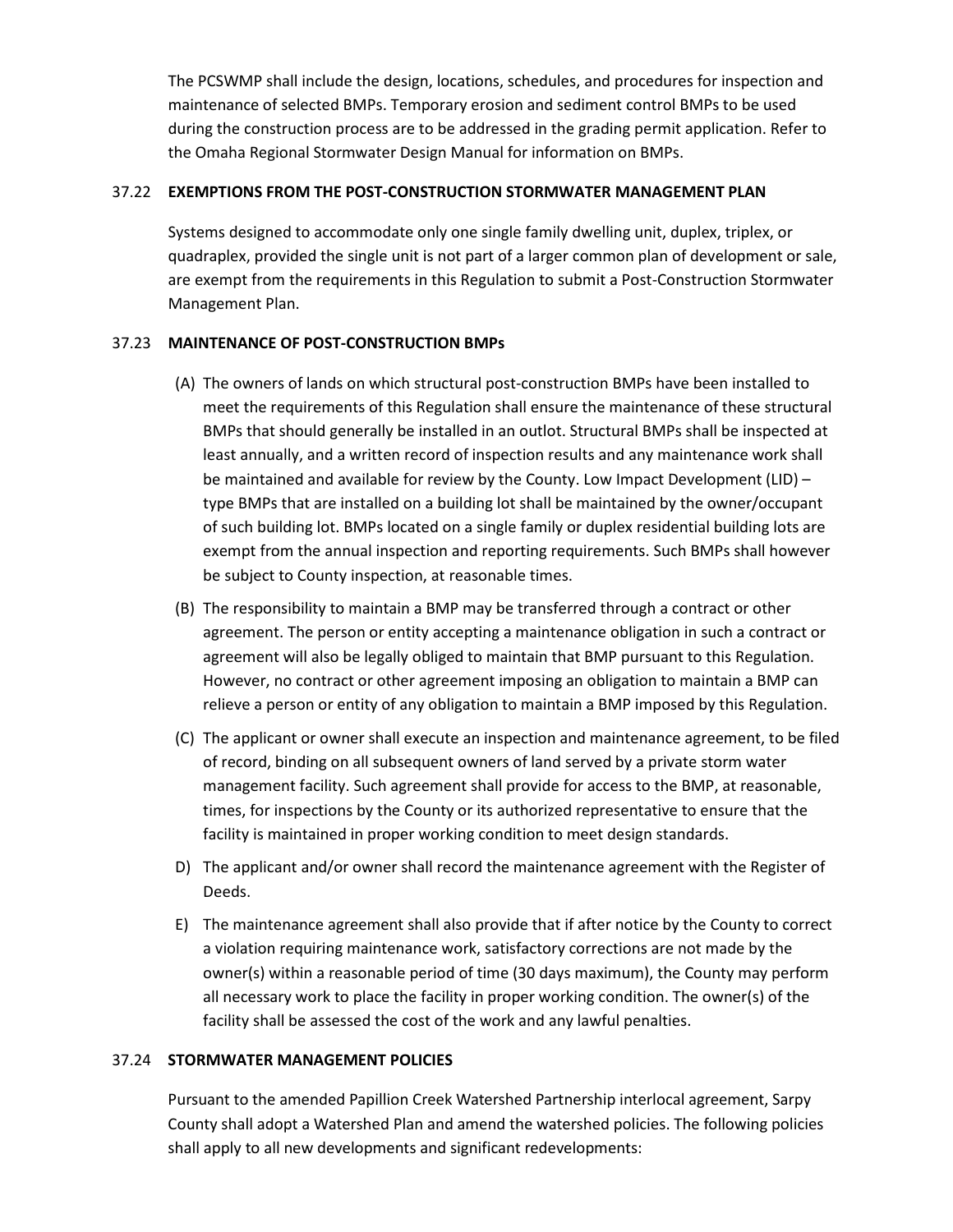- 1. Water Quality LID shall be required on all new developments and significant redevelopments.
- 2. Impacted wetlands shall be mitigated at a 3:1 ratio.
- 3. Regional stormwater detention facilities and other structural and non-structural BMPs shall be located in general conformance with an adopted Papillion Creek Watershed Management Plan and shall be coordinated with other related master planning efforts for parks, streets, water, sewer, etc.
- 4. Maximum LID shall be required to reduce peak discharge rates on all new developments and significant redevelopments as identified in the Papillion Creek Watershed Management Plan.
- 5. All significant redevelopment shall maintain peak discharge rates during the 2, 10, and 100-year storm event under baseline land use conditions.
- 6. For new development or significant redevelopment, provide a creek setback of 3:1 plus 50 feet along all streams as identified in the Papillion Creek Watershed Management Plan and a creek setback of 3:1 plus 20 feet for all other watercourses.

Grading, stockpiling, and other construction activities are not allowed within the setback area and the setback area must be protected with adequate erosion controls or other Best Management Practices, (BMPs). The outer 30 feet adjacent to the creek setback limits may be credited toward meeting the landscaping buffer and pervious coverage requirements.

A property can be exempt from the creek setback requirement upon a showing by a licensed professional engineer or licensed landscape architect that adequate bank stabilization structures or slope protection will be installed in the construction of said structure, having an estimated useful life equal to that of the structure, which will provide adequate erosion control conditions coupled with adequate lateral support so that no portion of said structure adjacent to the stream will be endangered by erosion or lack of lateral support. In the event that the structure is adjacent to any stream which has been channelized or otherwise improved by any agency of government, then such certificate providing an exception to the creek setback requirement may take the form of a certification as to the adequacy and protection of the improvements installed by such governmental agency. If such exemption is granted, applicable rights-of-way must be provided and a minimum 20 foot corridor adjacent thereto.

- 7. Construction site stormwater management controls shall include both erosion and sediment control measures.
- 8. Sediment storage shall be incorporated with all regional detention facilities where technically feasible.
- 9. Encroachments for new developments or significant redevelopments within floodway fringes shall not cause any increase greater than one (1.00) foot in the height of the full build-out base flood elevation using best available data.
- 10. Filling of the floodway fringe associated with new development within the Papillion Creek System shall be limited to 25% of the floodway fringe in the floodplain development application project area, unless approved mitigation measures are implemented. The remaining 75% of floodway fringe within the project area shall be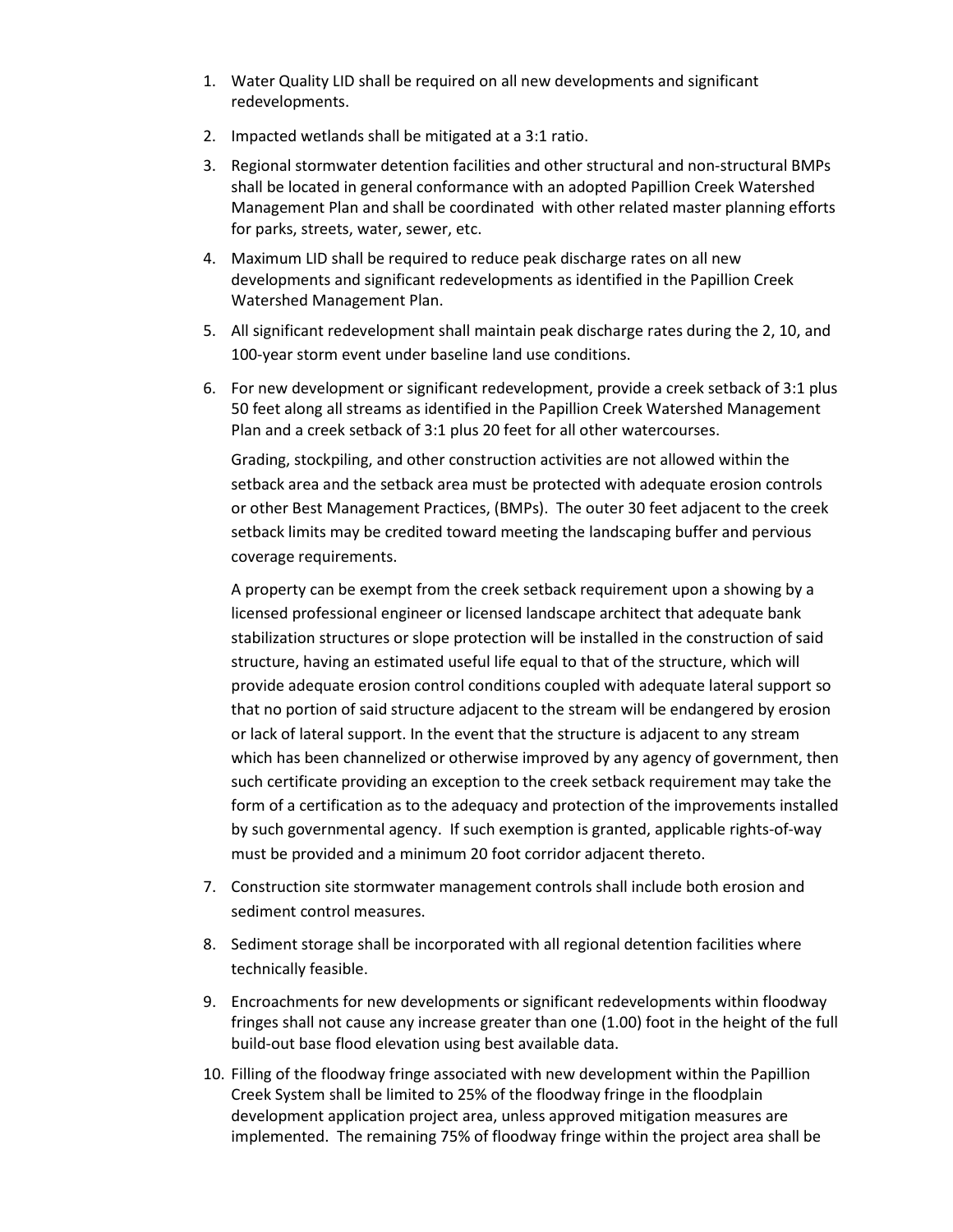designated as a floodway overlay zone. For significant redevelopment, these provisions may be modified or waived in whole or in part by the County Board.

- 11. The low chord elevation for bridges crossing all watercourses within FEMA designated floodplains shall be a minimum of one (1) foot above the base flood elevation for fullbuild out conditions hydrology using best available data.
- 12. The lowest first floor elevation of buildings associated with new development or significant redevelopment that are upstream of and contiguous to regional dams within the Papillion Creek Watershed shall be a minimum of one (1) foot above the 500-year flood pool elevation.

# 37.25 **ADMISSION TO PROPERTY**

Consistent with the provisions of Section XXII of this regulation, whenever it shall be necessary for the purposes of these rules and regulations, the Director, upon the presentation of credentials, may enter upon any property or premises at reasonable times for the purpose of:

- 1. Copying any records required to be kept under the provisions of this article;
- 2. Inspecting any BMPs, and
- 3. Sampling any discharge to the municipal storm sewer system.

The Director may enter upon the property at any hour under emergency circumstances but such authority is limited only to those properties designated as outlots. The authority to inspect, sample and copy records, shall be limited to only those things, and only the extent, that it has a direct bearing on the kind and source of discharges into the municipal storm sewer system.

#### 37.26 **REGULATORY ACTIONS**

If substances in violation of this regulation are discharged or proposed to be discharged into the municipal storm sewer system of the County or any tributary thereto, the County may take action necessary to:

- 1. Prohibit the discharge of such effluent.
- 2. Require a discharger to demonstrate that modifications to such discharger's facilities will reduce or eliminate the discharge of such substances in conformity with this article.
- 3. Require pretreatment, including storage, detention or retention facilities necessary to reduce or eliminate the objectionable characteristics or substances so that the discharge will not violate these prohibitions and limitations.
- 4. Require the person making, causing, or allowing the discharge to pay an additional cost or expense incurred by the County for taking remedial actions as may be deemed to be desirable or necessary to achieve the purpose of this chapter. Such additional cost or expense may be levied as a special assessment on the property.
- 5. Require any combination or all of the above.
- 6. Require compliance with the Sarpy County Nuisance Regulation.